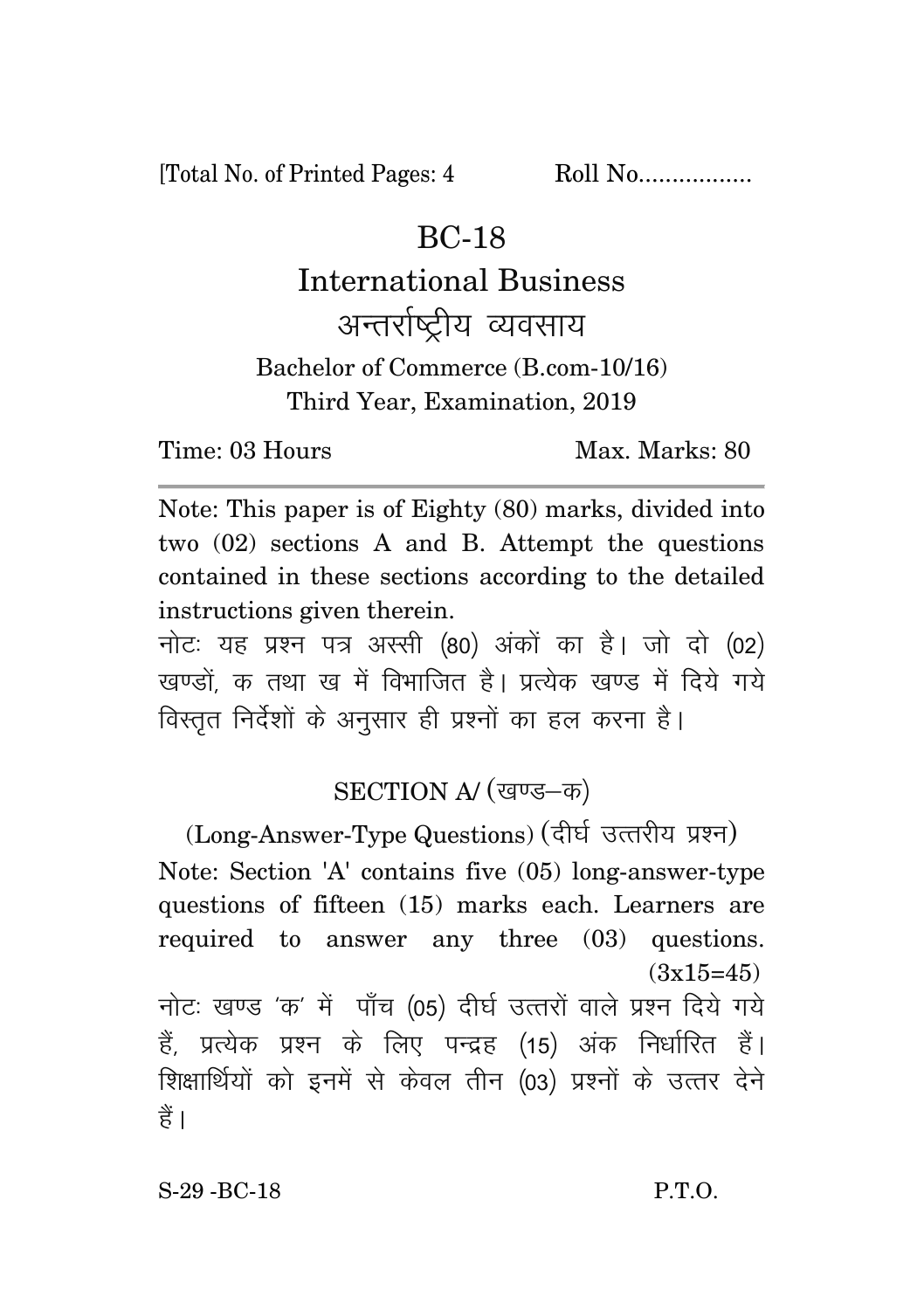- 1. What do you mean by International Business? How International Business is different from domestic business? अन्तर्राष्ट्रीय व्यवसाय से आप क्या समझते हैं? अन्तर्राष्ट्रीय व्यवसाय घरेलु व्यवसाय से किस प्रकार भिन्न है?
- 2. What is balance of trade? Differentiate between balance of trade and balance of payment. व्यापार शेष किसे कहते हैं? व्यापार शेष और भूगतान शेष में अंतर स्पष्ट कीजिए।
- 3. Enumerate various principles of international business. अन्तर्राष्ट्रीय व्यवसाय के विभिन्न सिद्धान्तों का वर्णन कीजिए।
- 4. Explain the role of World Trade Organization (WTO) is regulation of international trade.

अन्तर्राष्ट्रीय व्यापार के नियमन में विश्व व्यापार संगठन की भमिका का वर्णन कीजिए।

5. "Export pay for imports" elucidate this statement and discuss the export production policy of Govt. of India.

 $^{\prime\prime}$ निर्यात ही वास्तव में आयातों का भगतान करते हैं $^{\prime\prime}$  इस कथन की सत्यता का परीक्षण कीजिये और भारत सरकार की निर्यात सम्वर्द्धन नीति का वर्णन कीजिये।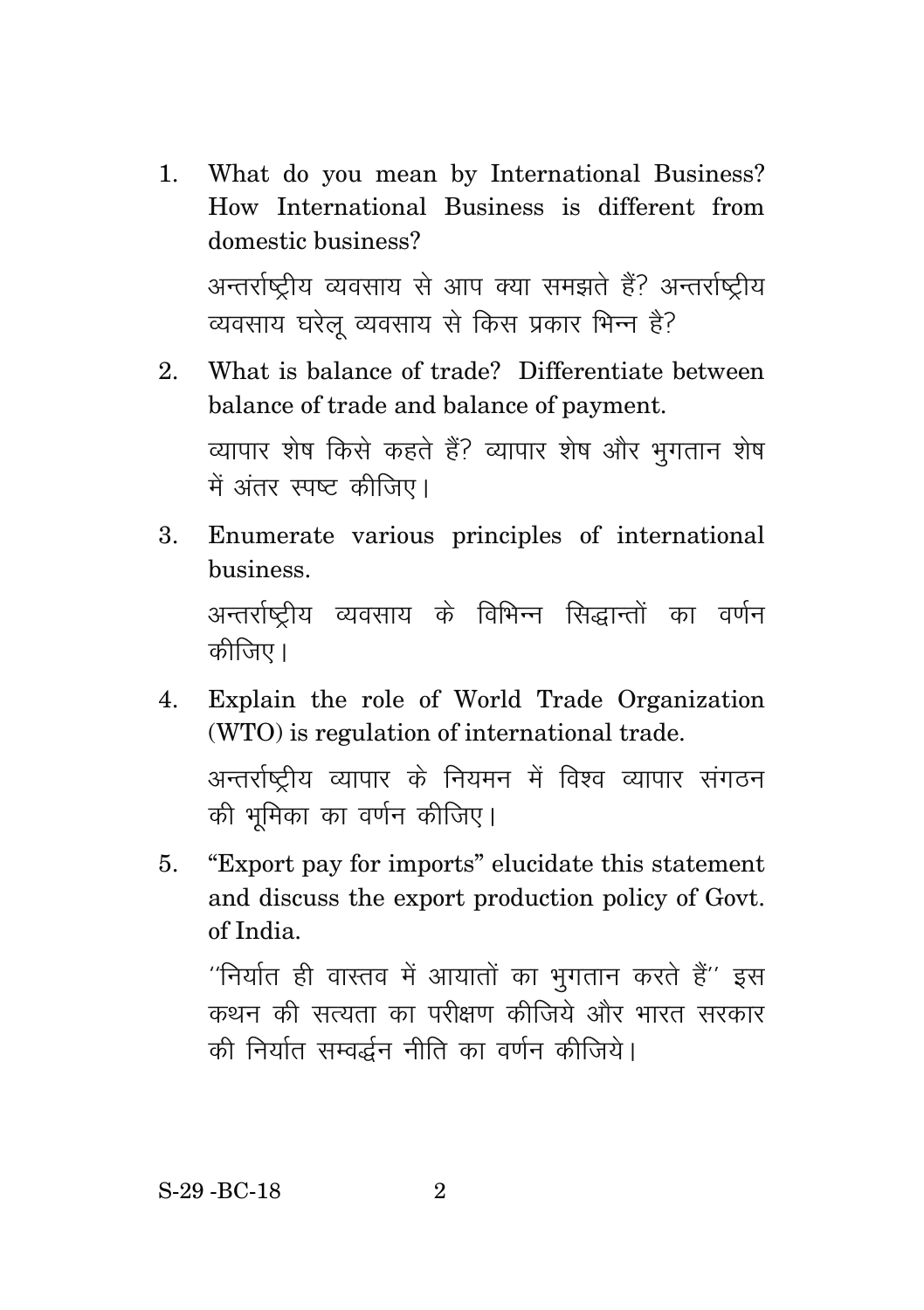Section B / (खण्ड-ख) (Short Answer Type Questions) (लघु उत्तरों वाले प्रश्न)

Note: Section 'B' contains eight (08) short-answer type questions of seven (07) marks each learners are required to answer any five (05) question only.  $(5x7=35)$ 

नोटः खण्ड 'ख' में आठ (08) लघु उत्तरों वाले प्रश्न दिए गये हैं, प्रत्येक प्रश्न के लिए सात (07) अंक निर्धारित हैं। शिक्षार्थियों को इनमें से केवल पाँच (05) प्रश्नों के उत्तर देने  $\frac{3}{5}$ 

- 1. What do you mean by devaluation? What are the objectives of devaluation? अवमुल्यन से आप क्या समझते हैं? अवमुल्यन के क्या उददेश्य होते हैं?
- 2. Discuss the foreign investment policy of Government of India. भारत सरकार की विदेशी विनिमय नीति का वर्णन कीजिये।